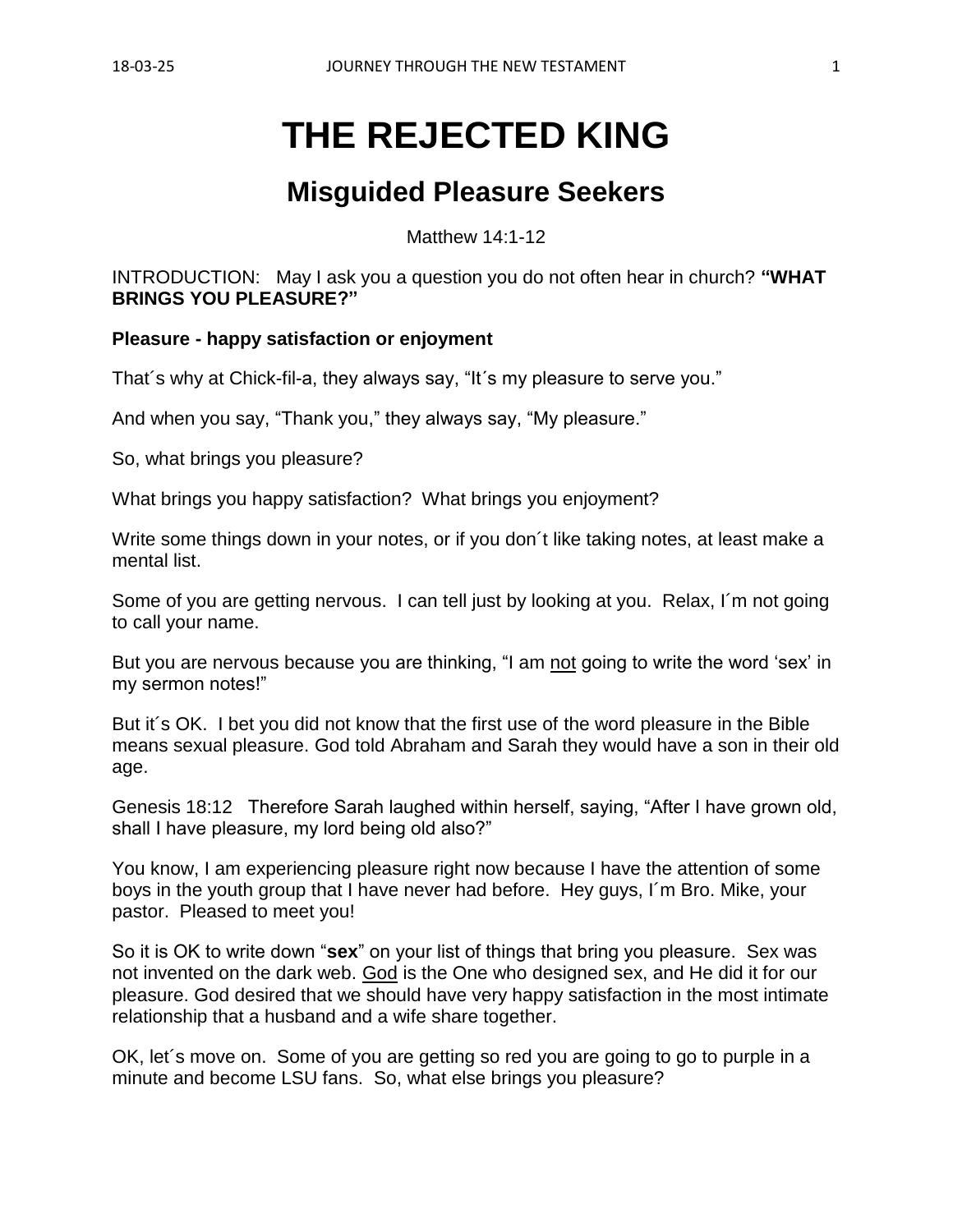#### **Being with friends Being with family Having good relationships**

What else?

**Eating** I have taken too much pleasure in this one, and now I am paying the price with a long term diet to lose the weight I gained. But there is not much doubt is there? Eating gives us pleasure.

How about **Recreational Activities** whether it´s playing or watching. No.o.o; nobody here derives any pleasure from watching football or playing soccer or baseball.

And I am not trying to get a complete list on screen this morning, just to offer you samples. But personalize your own list and write down words that describe what brings you pleasure.

So you are probably asking, why are we doing this? Glad you asked!

Because in our examination of Matthew 9 to 15 we came across a guy who ended up rejecting Christ. And when we read his story in the Scripture, in fact, when we read about his life in secular history, his life revolves around his pursuit of personal pleasure. I want to be able to look at this story from his life and clearly understand what God is saying to me and I want to be able to share that with you.

His name is King Herod, but he is not Herod the Great we met in Matthew, chapter 2. He is Herod´s son, and he was called Herod Antipas. He has been on the throne ruling over Galilee and Perea for more than 30 years when the incident we will read takes place.

Matthew 14:1–12

1 At that time Herod the tetrarch heard the report about Jesus 2 and said to his servants, "This is John the Baptist; he is risen from the dead, and therefore these powers are at work in him."

3 For Herod had laid hold of John and bound him, and put *him* in prison for the sake of Herodias, his brother Philip's wife. 4 Because John had said to him, "It is not lawful for you to have her." 5 And although he wanted to put him to death, he feared the multitude, because they counted him as a prophet.

6 But when Herod's birthday was celebrated, the daughter of Herodias danced before them and pleased Herod. 7 Therefore he promised with an oath to give her whatever she might ask. 8 So she, having been prompted by her mother, said, "Give me John the Baptist's head here on a platter."

9 And the king was sorry; nevertheless, because of the oaths and because of those who sat with him, he commanded *it* to be given to *her*. 10 So he sent and had John beheaded in prison. 11 And his head was brought on a platter and given to the girl, and she brought *it* to her mother. 12 Then his disciples came and took away the body and buried it, and went and told Jesus.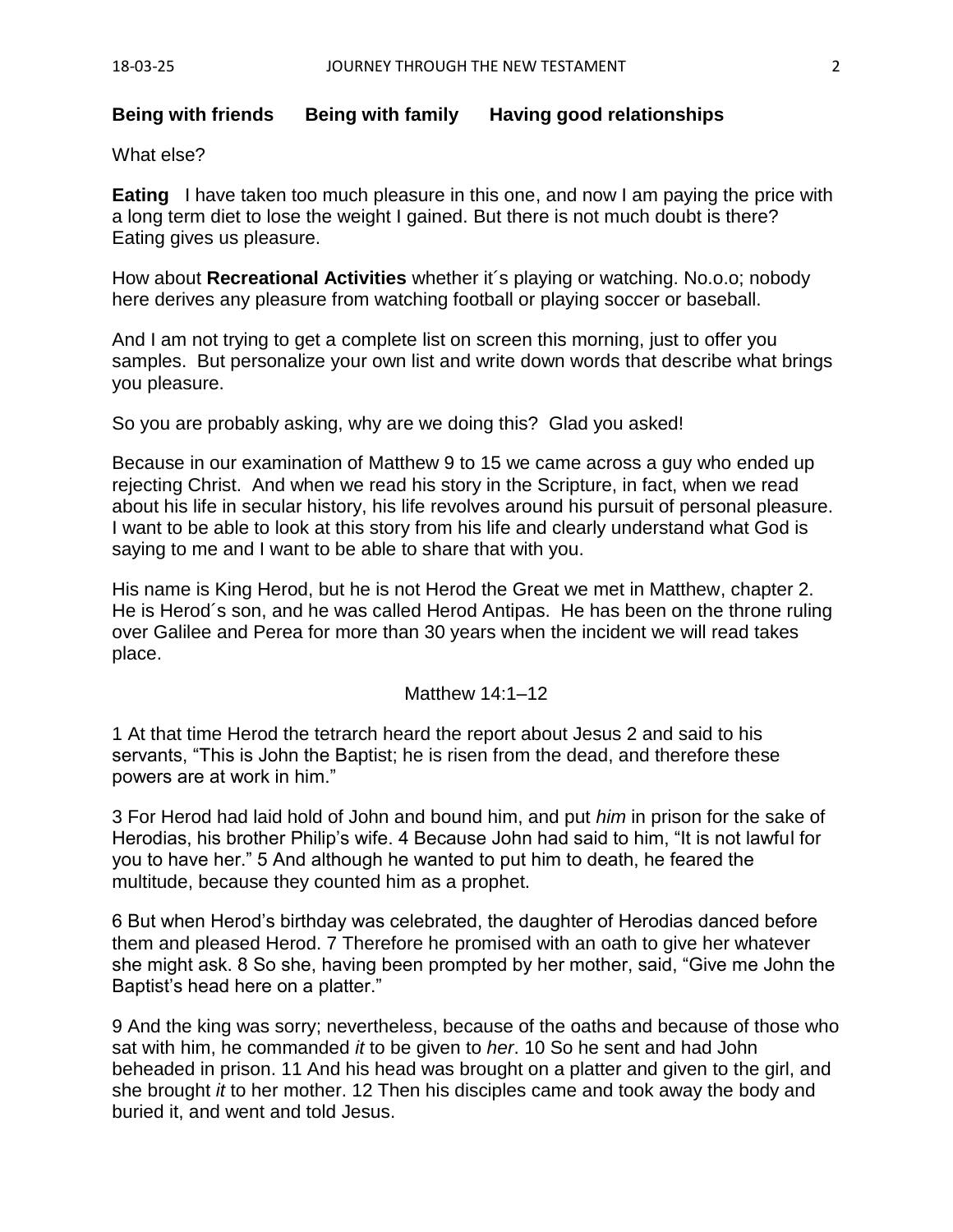We actually read the end of this story in the Gospel of Luke. You remember that when Jesus was brought before Pilate, the Roman Procurator found Him innocent. But because the priests and the people they had stirred up kept demanding the death of Jesus, Pilate tried to rid himself of the problem by sending Jesus to Herod who was vacationing in Jerusalem.

Herod wanted Jesus do some miracle in his presence for the king´s entertainment, but Jesus refused to accommodate him. Finally, as Luke sums it up.

Luke 23:11 Then Herod, with his men of war, treated Him with contempt and mocked *Him,* arrayed Him in a gorgeous robe, and sent Him back to Pilate.

So, this man, this king, like his father also rejected Jesus, the Messiah, the Son of God. The Lord Himself stood before Herod Antipas, and Herod could have believed. He could have repented and been the first of his family to receive forgiveness and the gift of eternal life, but he didn´t.

#### **For his father, Herod the Great, the reason was his relentless pursuit of power that caused him to reject the Christ.**

**Shall we say that for Herod Antipas, the reason he rejected King Jesus was his pursuit of pleasure? No!**

If we did, we would be wrong! You may be surprised to learn.

#### **I. PLEASURE IS NOT THE PROBLEM.**

#### **A. God Himself takes pleasure in certain things.**

Psalm 147:11 **The LORD takes pleasure** in those who fear Him, In those who hope in His mercy.

Psalm 149:4 For **the LORD takes pleasure** in His people; He will beautify the humble with salvation.

Friend, listen! After Jesus bore our sins upon the cross, He took pleasure in what He had done. Hear these most unusual words of the prophet Isaiah.

Isaiah 53:10 Yet it pleased the LORD to bruise Him; He has put *Him* to grief. When You make His soul an offering for sin, **He shall see** *His* **seed**, He shall prolong *His* days, And **the pleasure of the LORD** shall prosper in His hand.

This happened immediately after His death, while friends and family were putting His body in the tomb of Joseph of Arimathea, the soul and spirit of Jesus took the soul and spirit of the repentant thief to Paradise in Sheol just as Jesus had promised.

There, even while the Christ awaited the resurrection of His body, He saw all the Old Testament believers who had trusted God´s promise to send a Savior and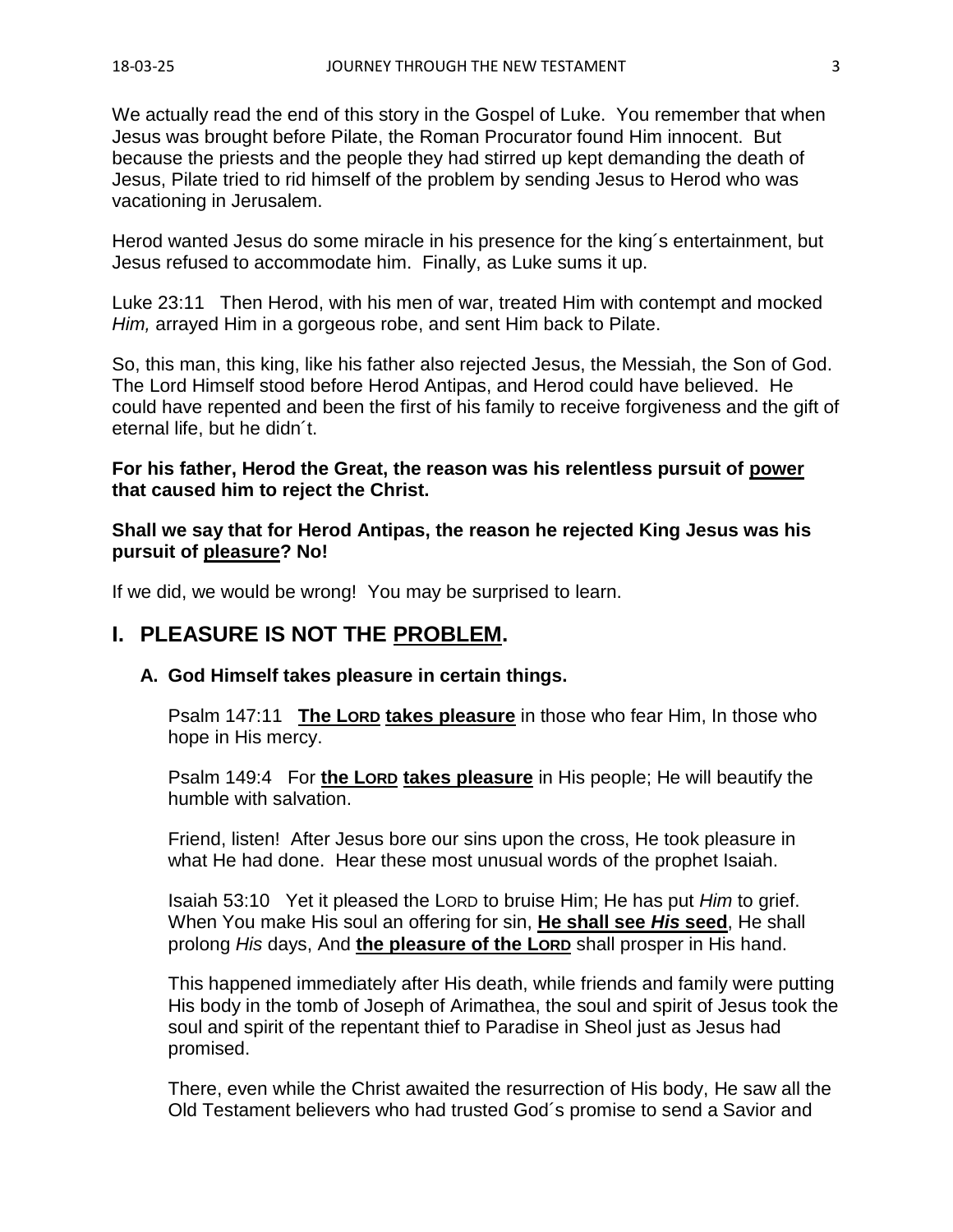had been waiting here in Paradise for the sacrifice to be made that would take away all their sin and grant them forgiveness and life forever in the presence of God.

And I can picture Jesus looking out at that vast sea of saints including Abraham and David, Sarah and Rachel, Joseph and Judah, Moses and Aaron, Joshua and Rahab, Ruth and Boaz, Amos, Hosea, Isaiah, Jeremiah, and all of those who believed their message. Tens, maybe hundreds of thousands of people, who by faith received the promise of God, standing on the hills of Paradise, seeing for the first time their Lord, the Lamb of God slain from the foundation of the world, fresh from laying down His life upon the cross for them.

And I can picture tears running down the cheeks of our dear Lord, tears of joy, as happy satisfaction, the pleasure of the Lord, fills His soul, because by His death upon the cross, these captives will at last be set free.

And when He marches triumphantly out of that tomb on Sunday morning, they will follow Him. Maybe He chuckles as He thinks, "I'll let them pass briefly through the streets of Jerusalem, as I escort them to their new home with streets of gold in Heaven."

**The Lord takes pleasure in those who trust Him.**

**The Lord takes pleasure in those who receive His salvation.**

**B. Therefore being made in God´s image, He has made us also to take pleasure, to experience a happy satisfaction in certain things.**

Even the law acknowledges this.

Deuteronomy 23:24 "When you come into your neighbor's vineyard, **you may eat your fill of grapes at your pleasure**, but you shall not put *any* in your container.

### **PLEASURE ITSELF IS NOT THE PROBLEM.**

So, what is the problem? What happened to Herod who killed John the Baptist and later mocked the Lord Jesus? Clearly what the Holy Spirit chose to tell us about him has something to do with pleasure. What is it?

He wants us to see

#### **II. PROBLEMS CAN COME IN THE WAY WE SEEK PLEASURE.**

Herod´s problem was the problem Solomon described in Ecclesiastes. Solomon was experimenting with the purpose of life. Trying different things to see what brought fulfillment.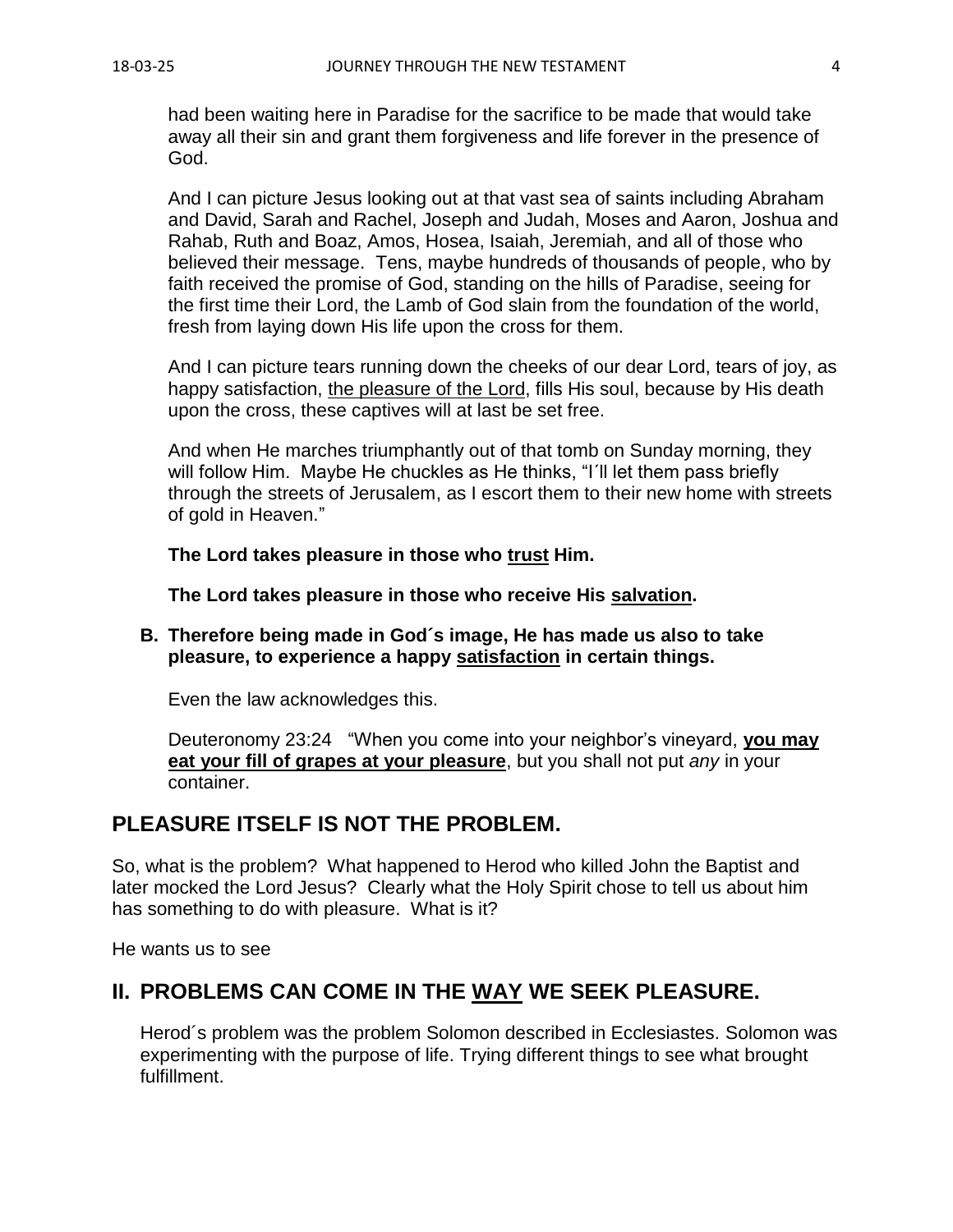Ecclesiastes 2:10 **Whatever my eyes desired I did not keep from them**. **I did not withhold my heart from any pleasure**, For my heart rejoiced in all my labor; And this was my reward from all my labor.

**Solomon confessed that there was a season in which he thought he deserved to have or to do whatever would bring him pleasure.** He said, "Man, I have worked hard, and this is my reward!"

You know, I have never been able to identify much with Solomon in being exceedingly wise, but I painfully identify with him here. It´s one of the reasons I have to be on this diet I´m on trying to lose this excess weight.

Sometimes I get to thinking like Solomon. "Man I have really worked hard today and I deserve whatever I want to eat." And when I get to thinking like that, Popeye´s Fried Chicken becomes my Pleasure Palace.

Does this kind of thinking sound familiar?

- Do you recognize it in others you know?
- Do you recognize it in yourself?

And do you see this does not just apply to eating.

- It can apply to shopping.
- It can apply to playing sports.
- It can apply to watching sports.

#### **For Herod, the application was sex.**

The problem for Herod or for anybody is not that they find pleasure in sex, any more than the fact that eating brings pleasure, or shopping, or sports, or watching a football game. The fact that those things produce the feelings of happy satisfaction is not wrong, nor is it really the problem.

#### **The problem was the way Herod sought the pleasure that comes from sex.**

Herod was married to Phasaelis, the daughter of the King of Nabatea, but he began to be attracted to Herodias, the wife of his half-brother Philip. Each of them divorced their spouse and married each other.

When John the Baptist condemned their new marriage as unlawful in the eyes of God, Herod did not much care what the preacher said, but Herodias was incensed. Herod arrested John and kept him in prison to please her.

You see, the problem was not that either Herod or Herodias sought the pleasure that comes from sex. The problem was the way they both sought it  $-$  not with their spouse, but with somebody else´s spouse. The fact that they tried to legitimize it by, divorcing, getting married again, did not change anything in the sight of God.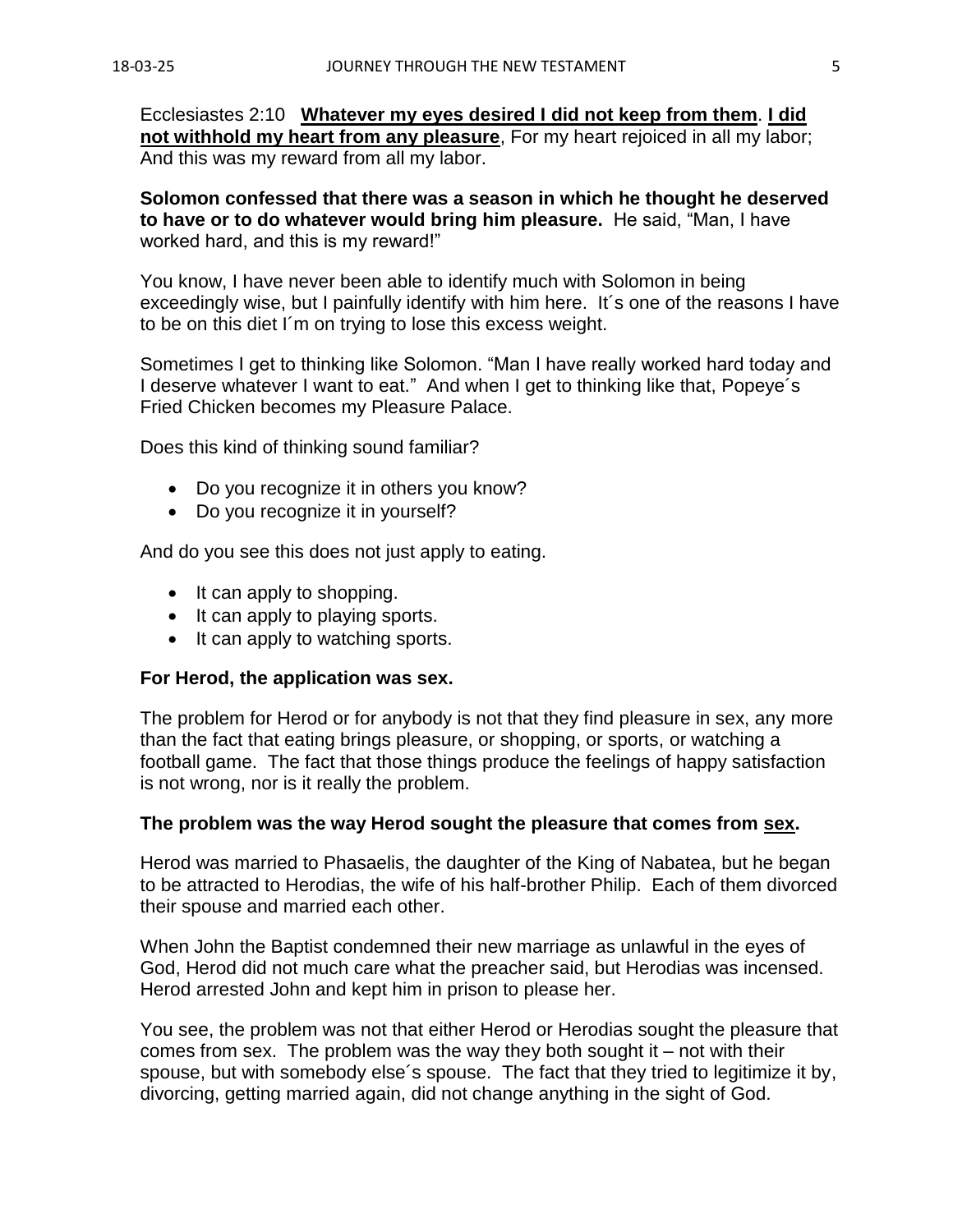In fact, did you notice, that when the Holy Spirit introduced Herodias to us through Matthew in verse 3, the Holy Spirit does not call her Herod´s wife but his brother Phillip´s wife!

Matthew 14: 3 For Herod had laid hold of John and bound him, and put *him* in prison for the sake of **Herodias, his brother Philip's wife**.

This the Spirit said in spite of the fact that both Herod and Herodias had been legally divorced and remarried.

But that is not all. It was Herod´s birthday, and they had a party.

- Do not get into your mind birthday cake with candles and decorative balloons.
- Don't thing of a cookout with friends and funny cards and gifts about getting old.
- In fact, in the lands occupied by Jews, birthday parties were not common.
- The birthday party was a pagan, Gentile thing, and it was quite different than any birthday party you have ever attended. At least I hope that is true!
- These were parties in which gluttony, drunkenness, exotic dancing, and sexual indulgence were common.
- The featured dancer, Salome, was the daughter of Herodias and the niece of Herod Antipas.
- When Matthew tells us that Herod was pleased with her dance, the word used was a euphemism for "sexually aroused."

It all happened just as Herodias had planned. She had hated the Baptizer from the moment he dared to denounce her adultery with Herod. True, Herod had put him in prison, but he wouldn´t kill him because the Jews believed John was a prophet of God.

But this woman, rivaling Jezebel of Old Testament times in wickedness, wanted John the Baptist dead! She was not above using the sensuality of her own daughter to achieve her evil goal. She had prompted her ahead of time, because she knew how her lustful husband would respond. So when Herod called out in front of all of his highfalutin political friends who had gladly come to his licentious celebration, that he would give to Salome whatever she wanted, she was ready with her answer, "I want the head of John the Baptist on a platter – here, now!"

The Scripture says that the king was sorry.

- Not sorry as in repentance.
- Not sorry in that he cared for John the Baptist.
- Sorry he had been tricked.
- Sorry he would now endure more hatred and scorn from the Jews.
- Maybe sorry for what God might think.

But he was not sorry enough to impact his actions. He would not be made to look the fool in front of his friends.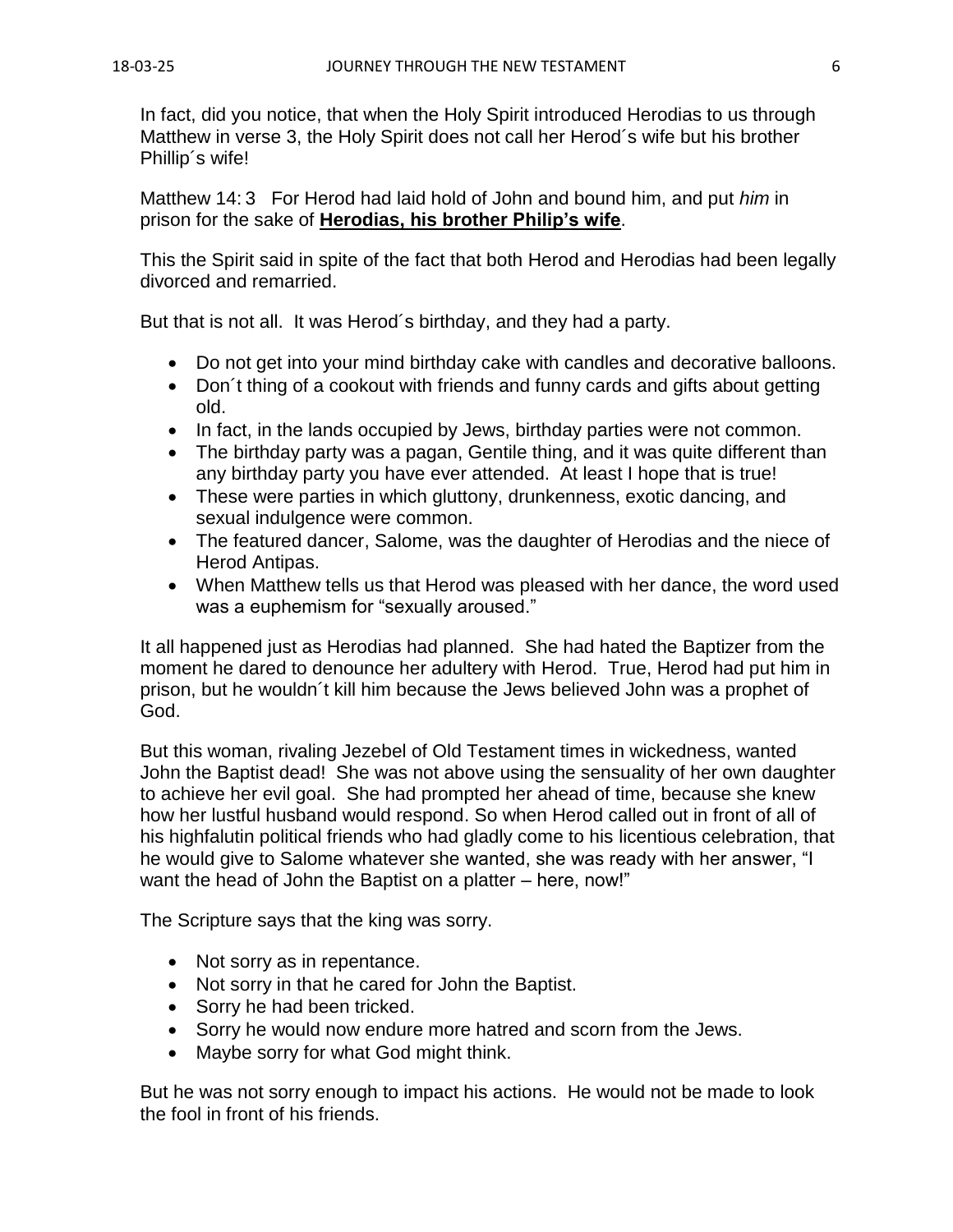As if it were nothing, he gave the order to behead John the Baptist and bring his head on a platter and set it before his niece. In short order, it was done. John´s soul and spirit went to Paradise, awaiting the Savior whose coming he announced. His followers and friends came and retrieved his body and buried it.

But Salome took the platter on which rested the head of the prophet of God and set it before her mother, the fruit of the way Herod had sought his pleasure.

# **PLEASURE ITSELF IS NOT THE PROBLEM.**

# **THE PROBLEM WAS THE WAY HEROD SOUGHT HIS PLEASURE.**

So, what is the right way to seek pleasure?

Would you believe, the Bible actually tell us?

Psalm 16:11 You will show me the path of life; In Your presence *is* fullness of joy; At Your right hand *are* pleasures forevermore.

## **III. WE SHOULD SEEK OUR PLEASURE IN GOD HIMSELF.**

- **Only in God is there fullness of joy – complete satisfaction!**
- **Only God offers pleasures that last forever.**
- **He will show us this path, the path of life.**
	- o **The path of life is Jesus.**

John 14:6 Jesus said to him, "**I am the way**, the truth, **and the life**. No one comes to the Father except through Me.

- o **We begin walking the path of life when we trust Jesus as our Lord and Savior.**
- o **We continue walking the path of life by walking in Christ.**

Colossians 2:6 As you therefore have received Christ Jesus the Lord, **so walk in Him**,

#### **What does this mean relative to the earthly things in our lives that offer us pleasure?**

1 Corinthians 10:31 Therefore, whether you eat or drink, or whatever you do, do all to the glory of God.

• It is OK to get pleasure from eating, but I must eat for the glory of God and therefore I cannot fail to take care of my body which is the temple of the Holy Spirit.